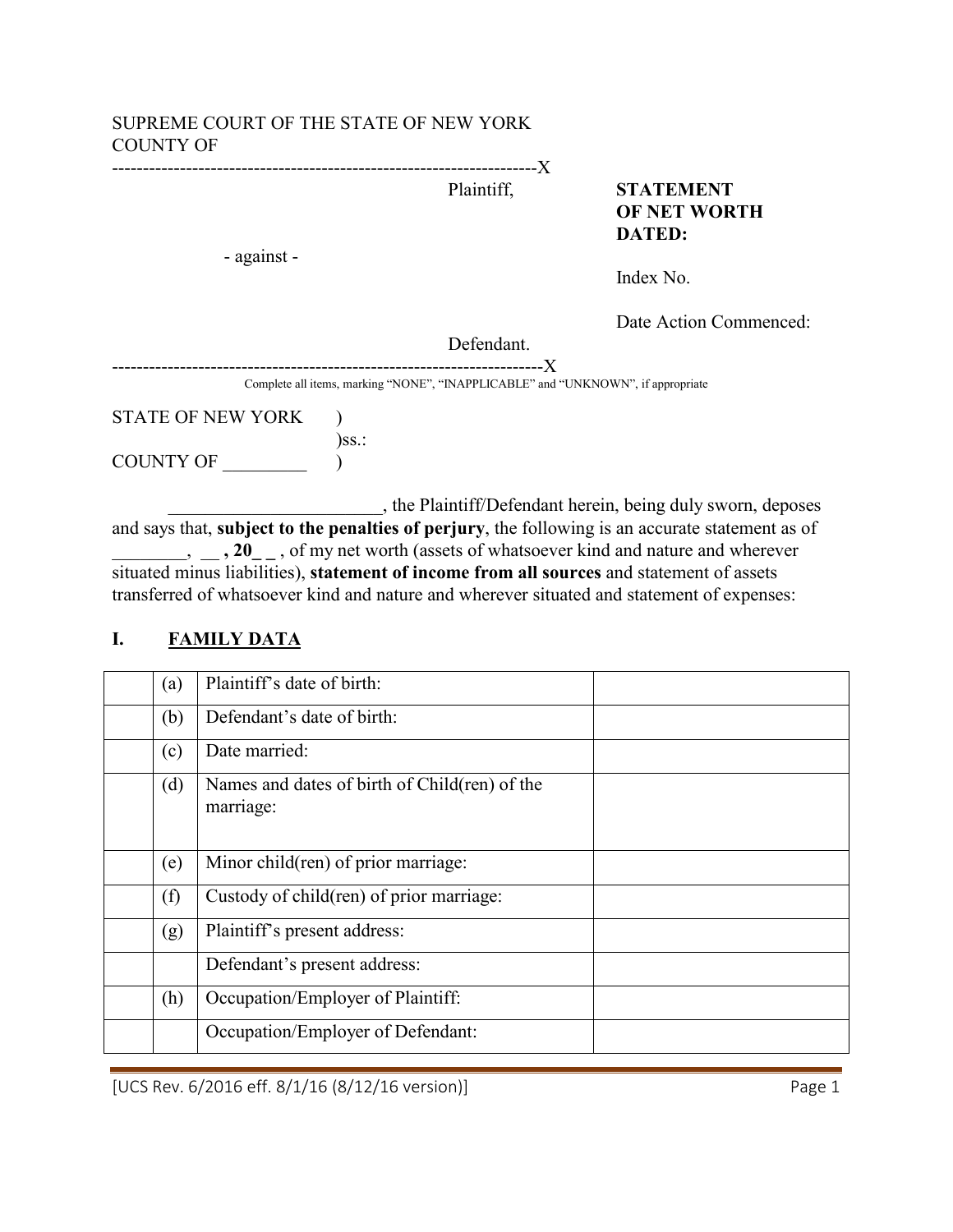**II. EXPENSES**: (**List your current expenses** on a monthly basis. If there has been any change in these expenses during the recent past please indicate). Items included under "other" should be listed separately with separate dollar amounts.)

| (a) |                  | <b>Housing: Monthly</b>                                            |
|-----|------------------|--------------------------------------------------------------------|
|     | 1.               | Mortgage/Co-op Loan                                                |
|     | 2.               | Home Equity Line of Credit/Second Mortgage                         |
|     | 3 <sub>1</sub>   | <b>Real Estate Taxes</b><br>(if not included in mortgage payment)  |
|     | $\overline{4}$ . | Homeowners/Renter's Insurance                                      |
|     | 5.               | Homeowner's Association/Maintenance<br>charges/Condominium Charges |
|     | 6.               | Rent                                                               |
|     | 7.               | Other                                                              |
|     |                  | <b>TOTAL: HOUSING</b>                                              |
| (b) |                  | <b>Utilities: Monthly</b>                                          |
|     | $\mathbf{1}$ .   | Fuel Oil/Gas                                                       |
|     | $\overline{2}$ . | Electric                                                           |
|     | 3 <sub>1</sub>   | Telephone (land line)                                              |
|     | $\overline{4}$ . | <b>Mobile Phone</b>                                                |
|     | 5.               | Cable/Satellite TV                                                 |
|     | 6.               | Internet                                                           |
|     | 7.               | Alarm                                                              |
|     | 8.               | Water                                                              |
|     | 9.               | Other                                                              |
|     |                  | <b>TOTAL: UTILITIES</b>                                            |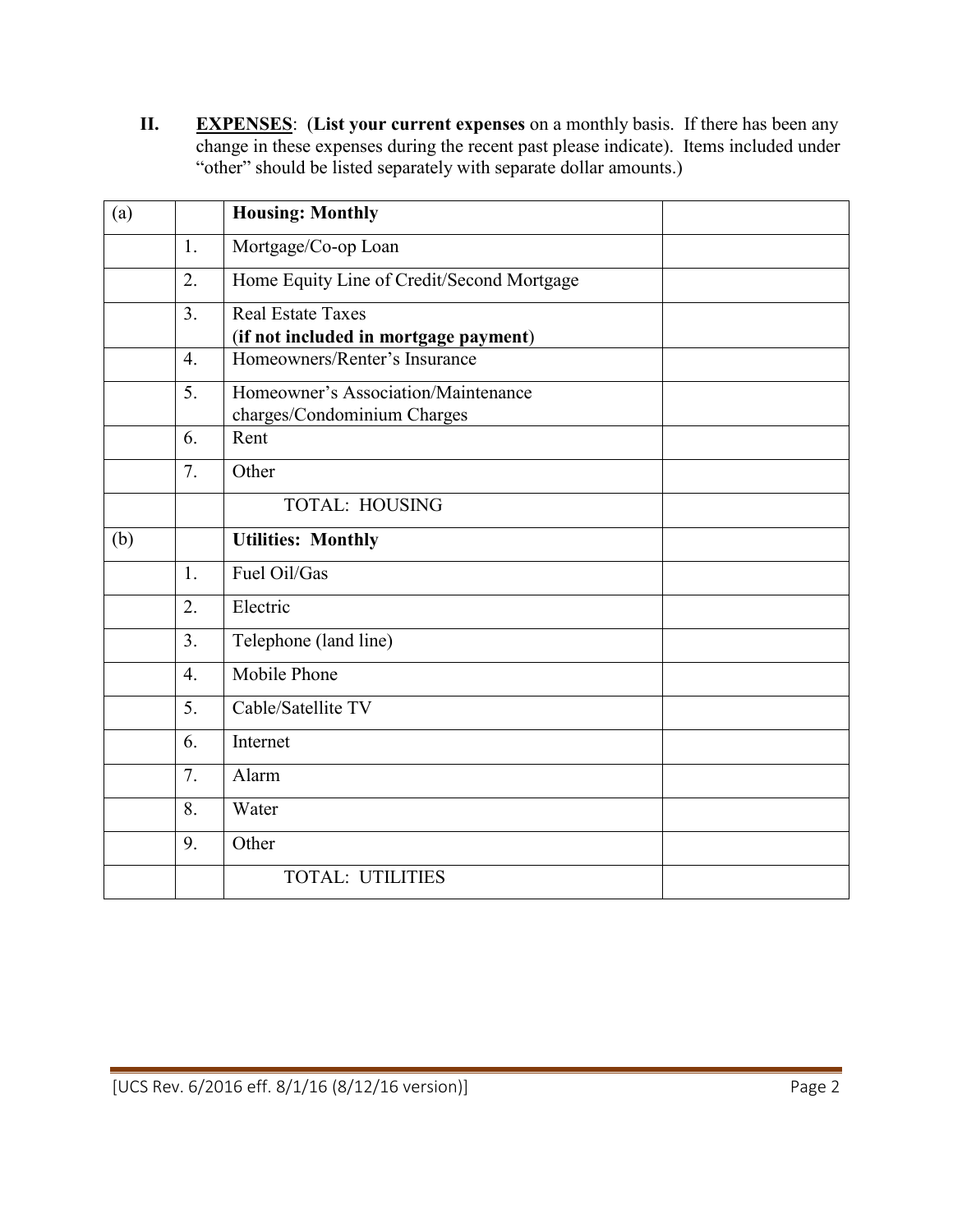| (c) |                  | <b>Food: Monthly</b>                                                             |  |
|-----|------------------|----------------------------------------------------------------------------------|--|
|     | 1.               | Groceries                                                                        |  |
|     | 2.               | Dining Out/Take Out                                                              |  |
|     | 3 <sub>1</sub>   | Other                                                                            |  |
|     |                  | TOTAL: FOOD                                                                      |  |
| (d) |                  | <b>Clothing: Monthly</b>                                                         |  |
|     | $\mathbf{1}$ .   | Yourself                                                                         |  |
|     | 2.               | Child(ren)                                                                       |  |
|     | 3 <sub>1</sub>   | Dry Cleaning                                                                     |  |
|     | $\overline{4}$ . | Other                                                                            |  |
|     |                  | <b>TOTAL: CLOTHING</b>                                                           |  |
| (e) |                  | <b>Insurance: Monthly</b>                                                        |  |
|     | 1.               | Life                                                                             |  |
|     | 2.               | Fire, theft and liability and personal articles policy                           |  |
|     | 3 <sub>1</sub>   | Automotive                                                                       |  |
|     | $\overline{4}$ . | Umbrella Policy                                                                  |  |
|     | 5.               | Medical Plan                                                                     |  |
|     |                  | 5A. Medical Plan for yourself (Including name of<br>carrier and name of insured) |  |
|     |                  | 5B. Medical Plan for children (Including name of<br>carrier and name of insured) |  |
|     | 6.               | Dental Plan                                                                      |  |
|     | 7.               | Optical Plan                                                                     |  |
|     | 8.               | Disability                                                                       |  |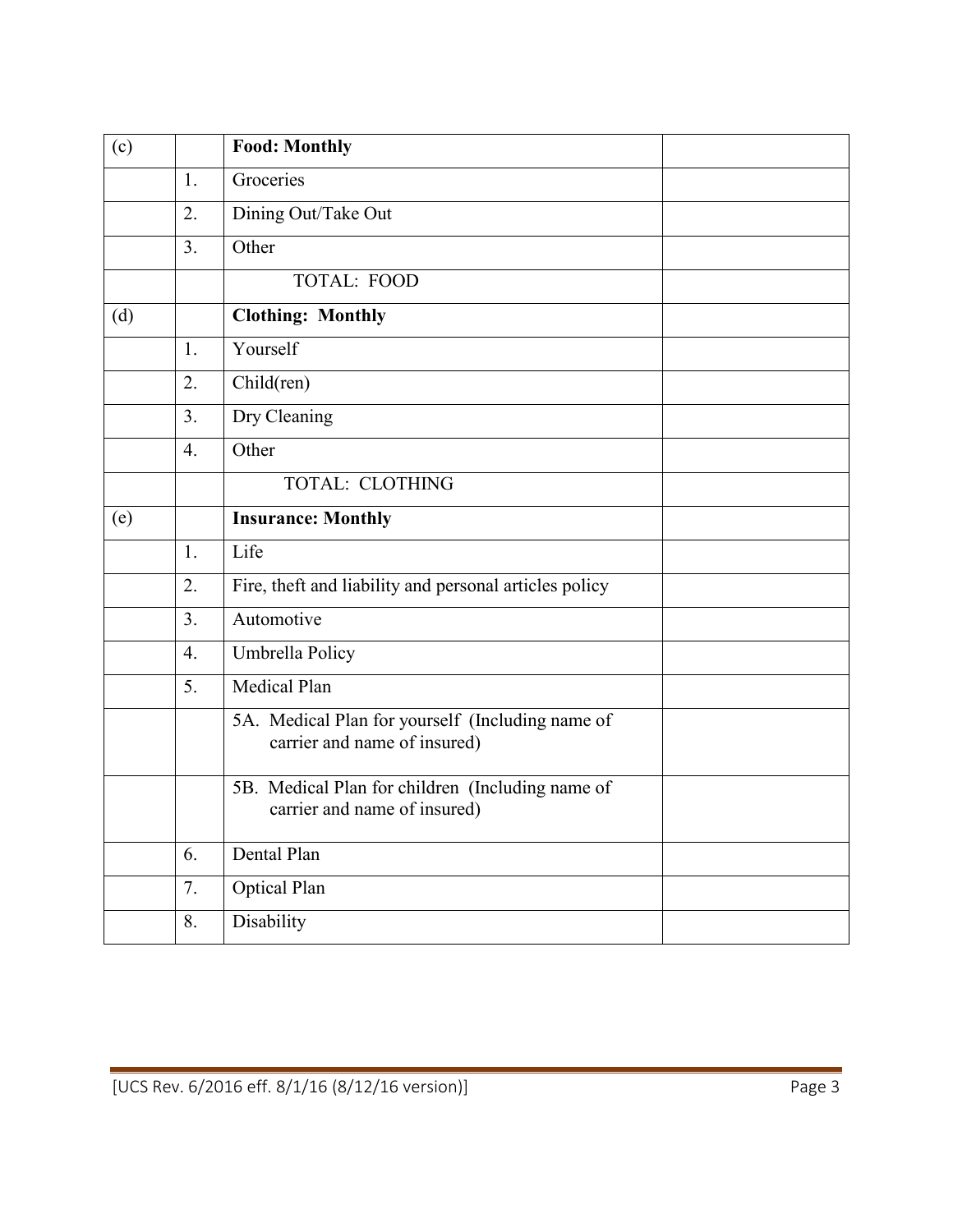|     | 9.               | Worker's Compensation                 |
|-----|------------------|---------------------------------------|
|     | 10.              | Long Term Care Insurance              |
|     | 11.              | Other                                 |
|     |                  | TOTAL: INSURANCE                      |
| (f) |                  | <b>Unreimbursed Medical: Monthly</b>  |
|     | 1.               | Medical                               |
|     | 2.               | Dental                                |
|     | 3 <sub>1</sub>   | Optical                               |
|     | $\overline{4}$ . | Pharmaceutical                        |
|     | 5.               | Surgical, Nursing, Hospital           |
|     | 6.               | Psychotherapy                         |
|     | 7.               | Other                                 |
|     |                  | TOTAL: UNREIMBURSED MEDICAL           |
| (g) |                  | <b>Household Maintenance: Monthly</b> |
|     | 1.               | Repairs/Maintenance                   |
|     | 2.               | Gardening/landscaping                 |
|     | 3 <sub>1</sub>   | Sanitation/carting                    |
|     | $\overline{4}$ . | <b>Snow Removal</b>                   |
|     | 5.               | Extermination                         |
|     | 6.               | Other                                 |
|     |                  | TOTAL: HOUSEHOLD MAINTENANCE          |
| (h) |                  | <b>Household Help: Monthly</b>        |
|     | 1.               | Domestic (housekeeper, etc.)          |
|     | 2.               | Nanny/Au Pair/Child Care              |
|     | 3.               | Babysitter                            |
|     | 4.               | Other                                 |
|     |                  | TOTAL: HOUSEHOLD HELP                 |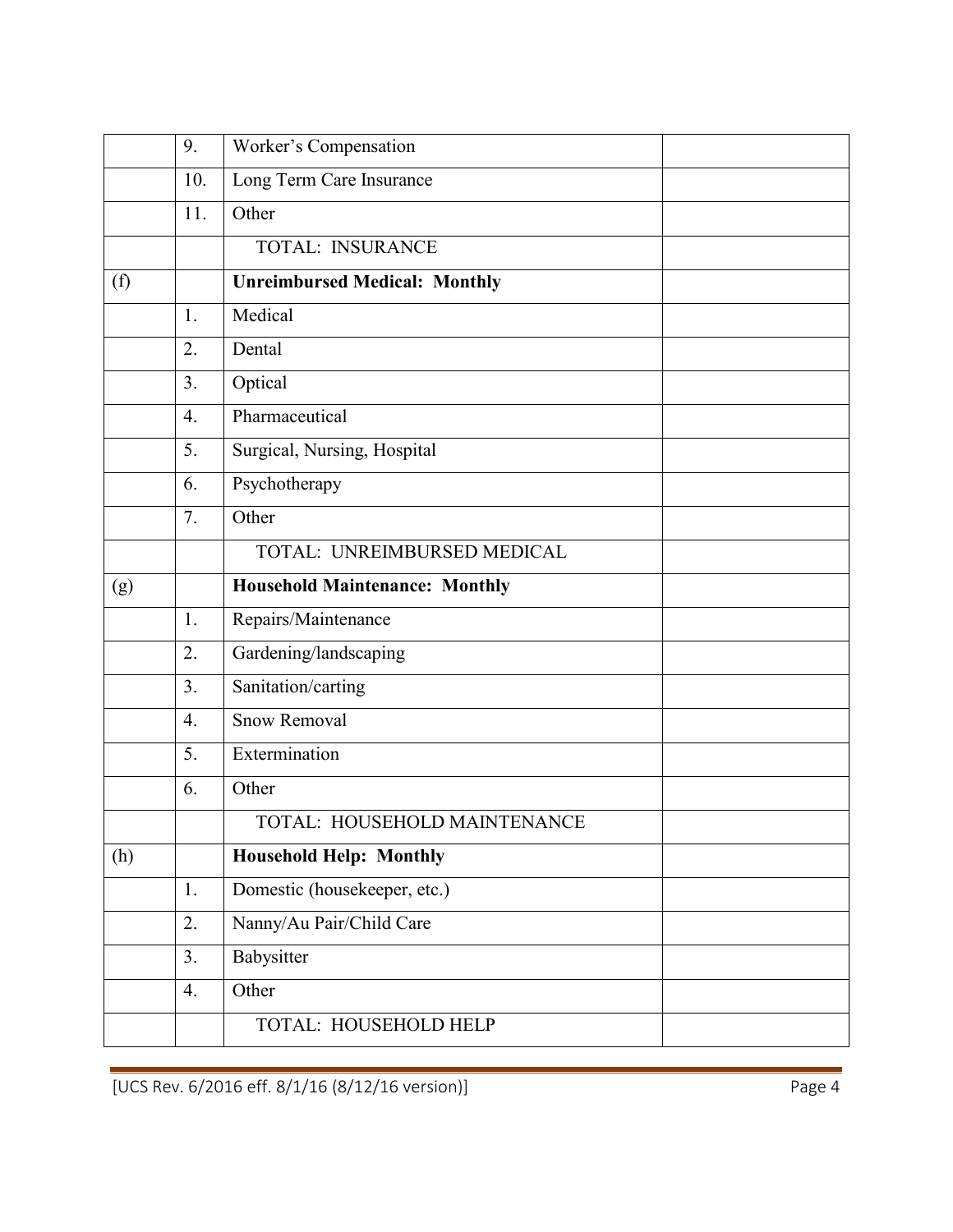|     |                   | <b>Automobile: Monthly</b>                         |
|-----|-------------------|----------------------------------------------------|
| (i) |                   | (List data for each car separately)                |
|     |                   | Year: Make: Personal:                              |
|     |                   | Business:                                          |
|     | 1.                | Lease or Loan Payments (indicate lease term)       |
|     | 2.                | Gas and Oil                                        |
|     | 3 <sub>1</sub>    | Repairs                                            |
|     | 4.                | Car Wash                                           |
|     | 5.                | Parking and tolls                                  |
|     | 6.                | Other                                              |
|     |                   | TOTAL: AUTOMOTIVE                                  |
| (j) |                   | <b>Education Costs: Monthly</b>                    |
|     | 1.                | Nursery and Pre-school                             |
|     | 2.                | Primary and Secondary                              |
|     | 3.                | College                                            |
|     | $\overline{4}$ .  | Post-Graduate                                      |
|     | 5.                | Religious Instruction                              |
|     | 6.                | School Transportation                              |
|     | 7.                | School Supplies/Books                              |
|     | 8.                | <b>School Lunches</b>                              |
|     | 9.                | Tutoring                                           |
|     | $\overline{10}$ . | School Events                                      |
|     | 11.               | Child(ren)'s extra-curricular and educational      |
|     | 12.               | enrichment activities (Dance, Music, Sports, etc.) |
|     |                   | Other                                              |
|     |                   | <b>TOTAL: EDUCATION</b>                            |
| (k) |                   | <b>Recreational: Monthly</b>                       |
|     | 1.                | Vacations                                          |
|     | 2.                | Movies, Theatre, Ballet, Etc.                      |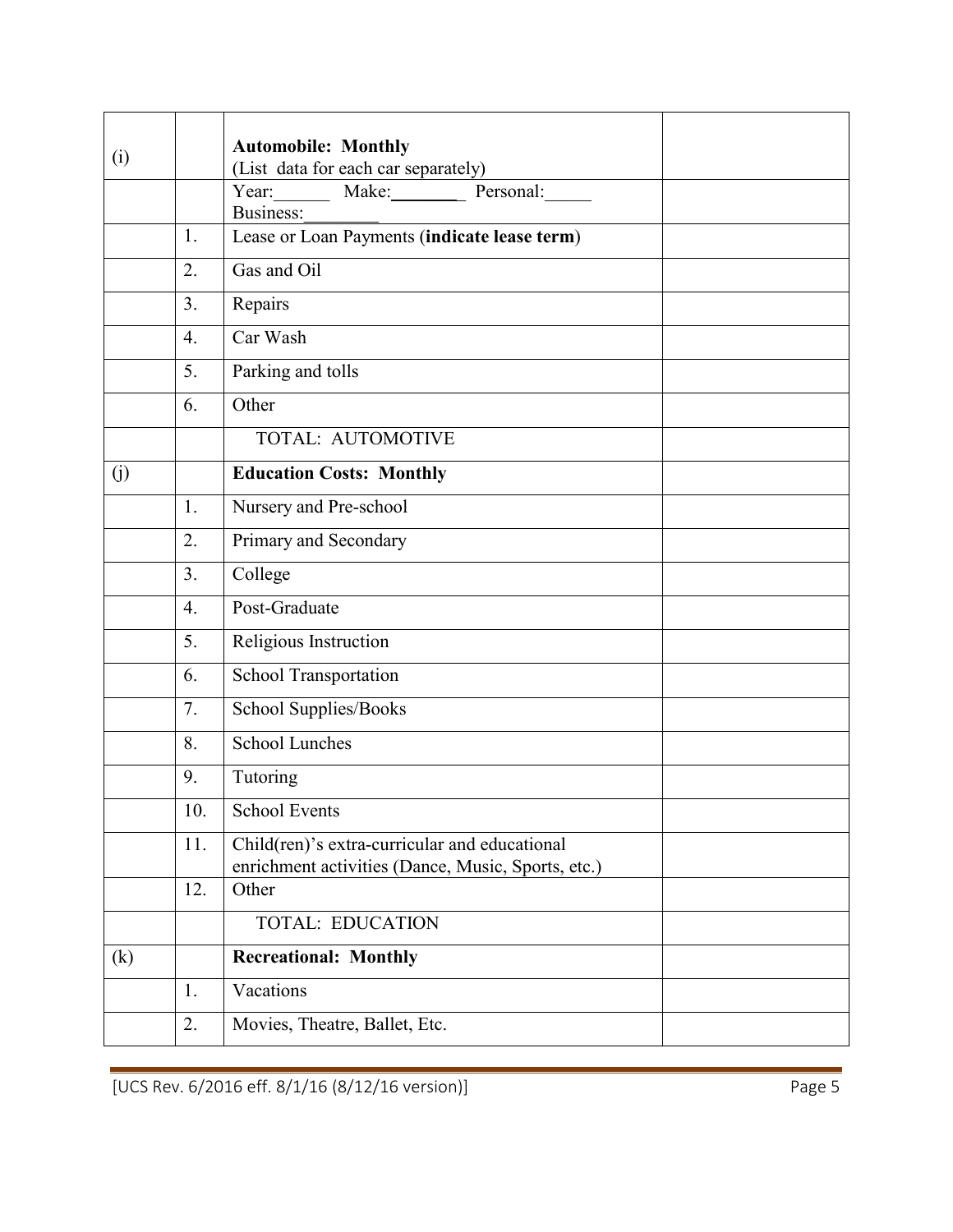|     | 3 <sub>1</sub>   | Music (Digital or Physical Media)                  |
|-----|------------------|----------------------------------------------------|
|     | $\overline{4}$ . | <b>Recreation Clubs and Memberships</b>            |
|     | 5.               | Activities for yourself                            |
|     | 6.               | <b>Health Club</b>                                 |
|     | 7.               | Summer Camp                                        |
|     | 8.               | Birthday party costs for your child(ren)           |
|     | 9.               | Other                                              |
|     |                  | TOTAL: RECREATIONAL                                |
| (1) |                  | <b>Income Taxes: Monthly</b>                       |
|     | 1.               | Federal                                            |
|     | 2.               | State                                              |
|     | 3.               | City                                               |
|     | 4.               | Social Security and Medicare                       |
|     | 5.               | Number of dependents claimed in prior tax year     |
|     | 6.               | List any refund received by you for prior tax year |
|     |                  | <b>TOTAL: INCOME TAXES</b>                         |
| (m) |                  | <b>Miscellaneous: Monthly</b>                      |
|     | 1.               | Beauty parlor/Barber/Spa                           |
|     | 2.               | Toiletries/Non-Prescription Drugs                  |
|     | 3.               | Books, magazines, newspapers                       |
|     | $\overline{4}$ . | Gifts to others                                    |
|     | 5.               | Charitable contributions                           |
|     | 6.               | Religious organizations dues                       |
|     | 7.               | Union and organization dues                        |
|     | 8.               | Commutation expenses                               |
|     | 9.               | Veterinarian/pet expenses                          |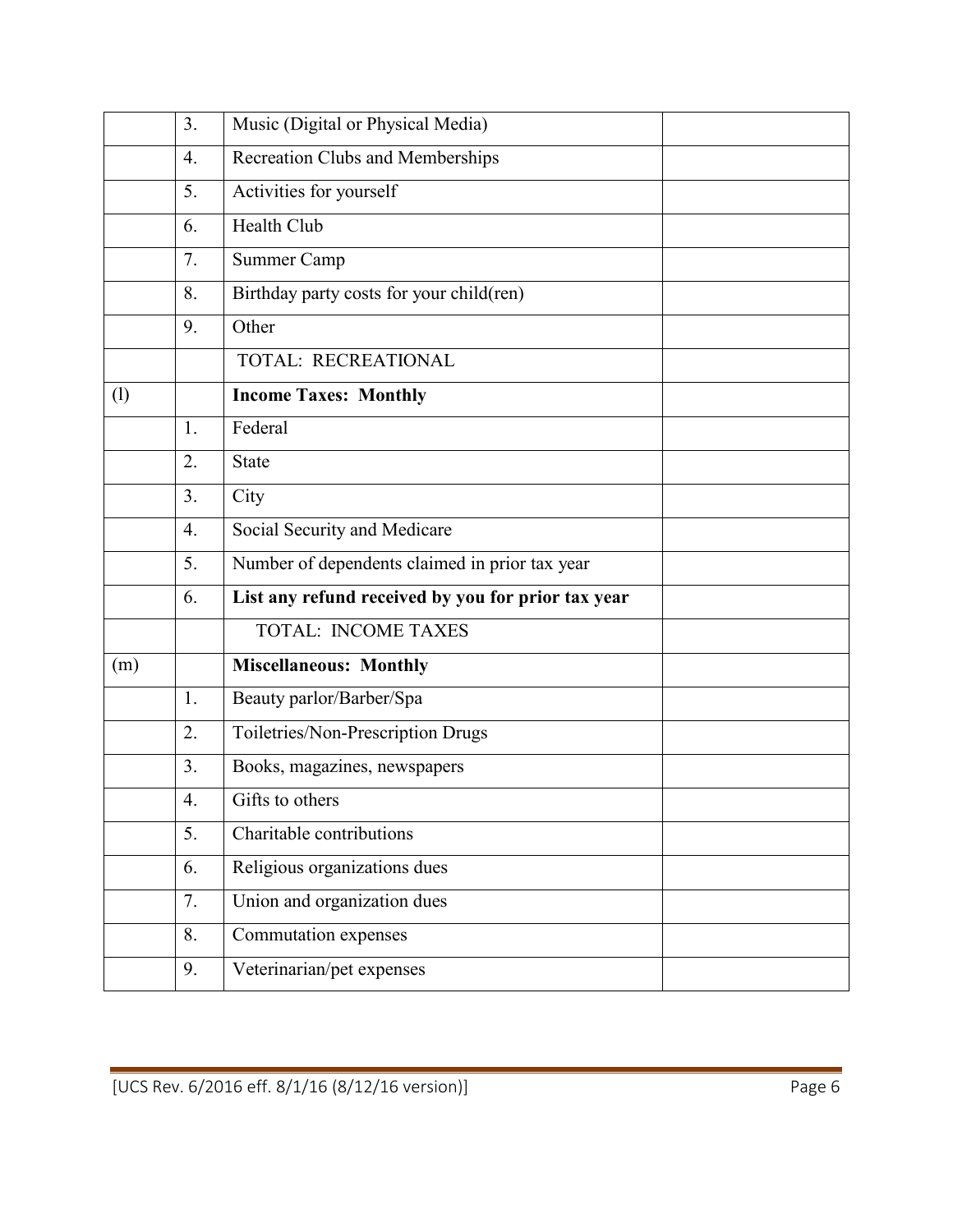|     | 10.            | Child support payments (for Child(ren) of a prior   |  |
|-----|----------------|-----------------------------------------------------|--|
|     |                | marriage or relationship pursuant to court order or |  |
|     |                | agreement)                                          |  |
|     | 11.            | Alimony and maintenance payments (prior marriage    |  |
|     |                | pursuant to court order or agreement)               |  |
|     | 12.            | Loan payments                                       |  |
|     | 13.            | Unreimbursed business expenses                      |  |
|     | 14.            | Safe Deposit Box rental fee                         |  |
|     |                | <b>TOTAL: MISCELLANEOUS</b>                         |  |
| (n) |                | <b>Other: Monthly</b>                               |  |
|     | $\mathbf{1}$ . |                                                     |  |
|     | 2.             |                                                     |  |
|     | 3 <sub>1</sub> |                                                     |  |
|     |                | <b>TOTAL: OTHER</b>                                 |  |
|     |                | <b>TOTAL: MONTHLY EXPENSES</b>                      |  |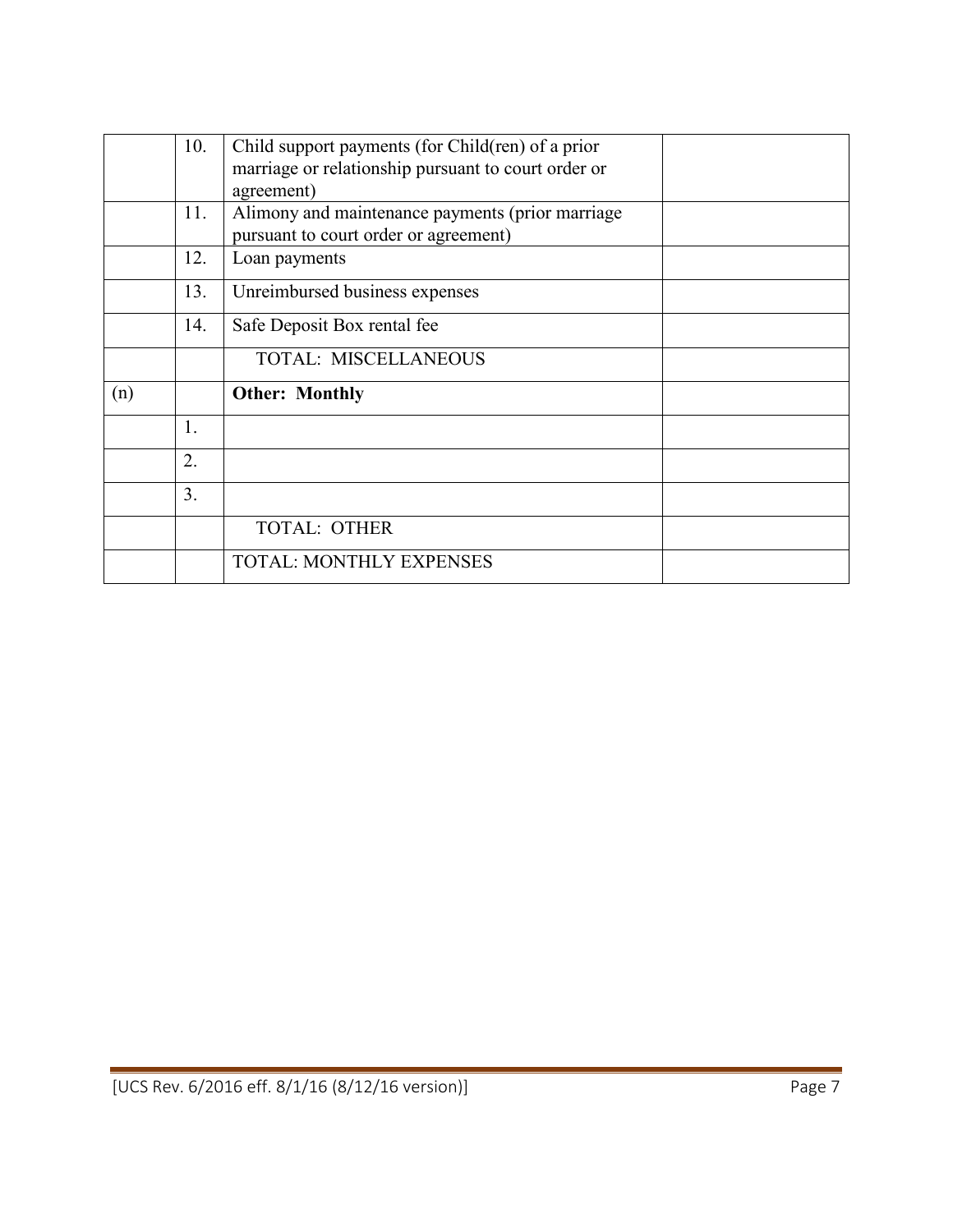| Ш. |     | <b>GROSS INCOME INFORMATION:</b>                                                                                                                                                                                                                                                                                                                                                                         |  |
|----|-----|----------------------------------------------------------------------------------------------------------------------------------------------------------------------------------------------------------------------------------------------------------------------------------------------------------------------------------------------------------------------------------------------------------|--|
|    | (a) | Gross (total) income - as should have been or should be reported in<br>the most recent Federal income tax return.<br>(State whether your income has changed during the year<br>preceding date of this affidavit. If so, please explain.)<br>Attach most recent W-2, 1099s, K1s and income tax returns.<br>List any amount deducted from gross income for retirement<br>benefits or tax deferred savings. |  |
|    |     |                                                                                                                                                                                                                                                                                                                                                                                                          |  |
|    | (b) | To the extent not already included in gross income in (a) above:                                                                                                                                                                                                                                                                                                                                         |  |
|    |     | 1. Investment income, including interest and<br>dividend income, reduced by sums expended<br>in connection with such investment                                                                                                                                                                                                                                                                          |  |
|    |     | 2. Worker's compensation (indicate percentage of<br>amount due to lost wages)                                                                                                                                                                                                                                                                                                                            |  |
|    |     | 3. Disability benefits (indicate percentage of<br>amount due to lost wages)                                                                                                                                                                                                                                                                                                                              |  |
|    |     | 4. Unemployment insurance benefits                                                                                                                                                                                                                                                                                                                                                                       |  |
|    |     | 5. Social Security benefits                                                                                                                                                                                                                                                                                                                                                                              |  |
|    |     | 6. Supplemental Security Income                                                                                                                                                                                                                                                                                                                                                                          |  |
|    |     | 7. Public assistance                                                                                                                                                                                                                                                                                                                                                                                     |  |
|    |     | 8. Food stamps                                                                                                                                                                                                                                                                                                                                                                                           |  |
|    |     | 9. Veterans benefits                                                                                                                                                                                                                                                                                                                                                                                     |  |
|    |     | 10. Pensions and retirement benefits                                                                                                                                                                                                                                                                                                                                                                     |  |
|    |     | 11. Fellowships and stipends                                                                                                                                                                                                                                                                                                                                                                             |  |
|    |     | 12. Annuity payments                                                                                                                                                                                                                                                                                                                                                                                     |  |
|    | (c) | If any child or other member of your household is employed, set<br>forth name and that person's annual income:                                                                                                                                                                                                                                                                                           |  |
|    | (d) | List any maintenance and/or child support you are receiving<br>pursuant to court order or agreement                                                                                                                                                                                                                                                                                                      |  |
|    | (e) | Other:                                                                                                                                                                                                                                                                                                                                                                                                   |  |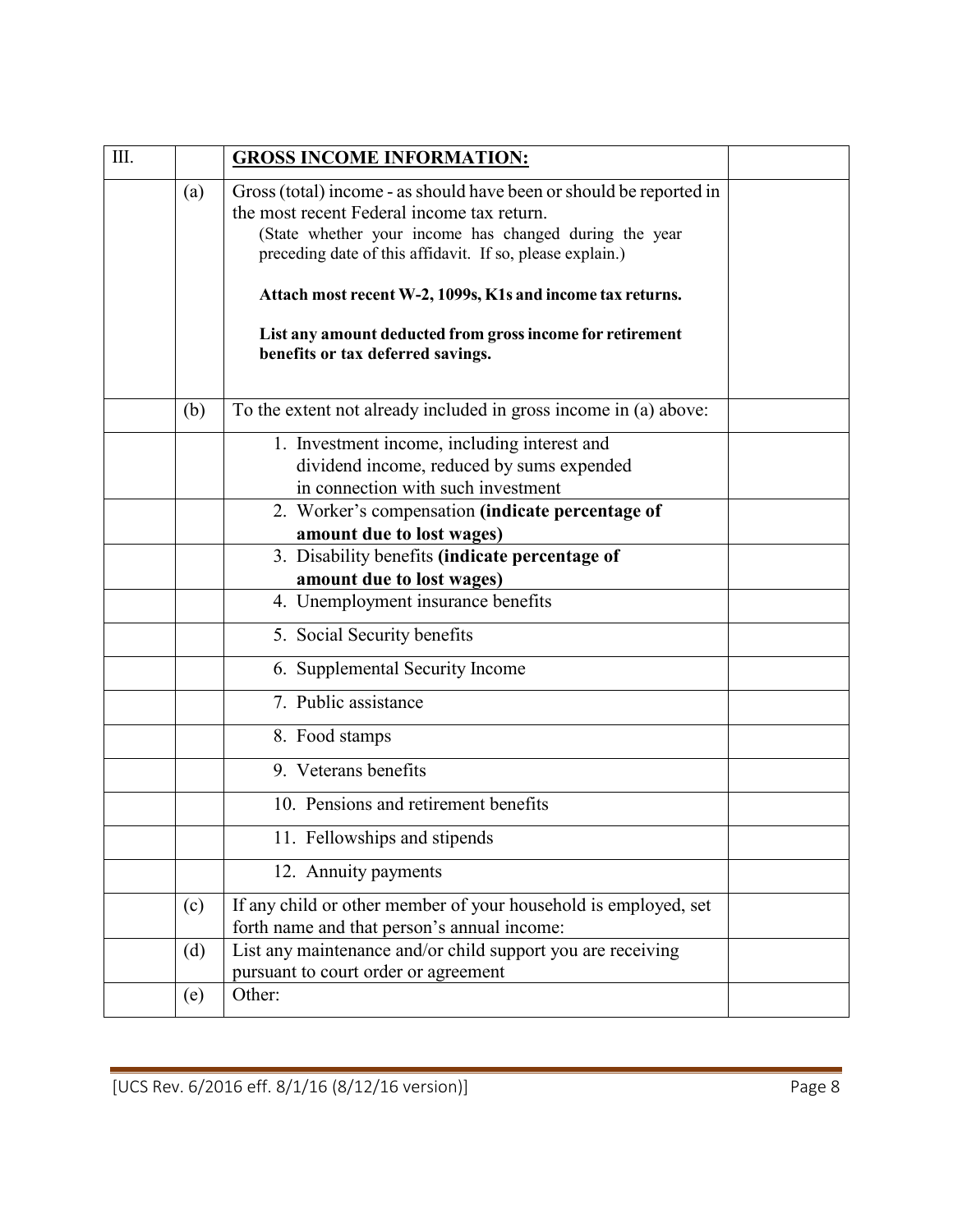**IV. ASSETS** (*If any asset is held jointly with spouse or another, so state, and set forth your respective shares. Attach additional sheets, if needed)*

| A. | 1.               | Cash Accounts:                                    |
|----|------------------|---------------------------------------------------|
|    |                  | Cash                                              |
|    |                  | 1.1<br>a. Location                                |
|    |                  | b. Source of Funds                                |
|    |                  | c. Amount as of date of commencement              |
|    |                  | d. Current amount                                 |
|    |                  | <b>TOTAL: CASH</b>                                |
|    | $\overline{2}$ . | Checking Accounts:                                |
|    |                  | a. Financial Institution<br>2.1                   |
|    |                  | b. Account Number                                 |
|    |                  | c. Title holder                                   |
|    |                  | d. Date opened                                    |
|    |                  | e. Source of Funds                                |
|    |                  | f. Balance as of date of commencement             |
|    |                  | g. Current balance                                |
|    |                  | a. Financial Institution<br>2.2                   |
|    |                  | b. Account Number                                 |
|    |                  | c. Title holder                                   |
|    |                  | d. Date opened                                    |
|    |                  | e. Source of Funds                                |
|    |                  | Balance as of date of commencement<br>$f_{\cdot}$ |
|    |                  | g. Current balance                                |
|    |                  | TOTAL: Checking Accounts                          |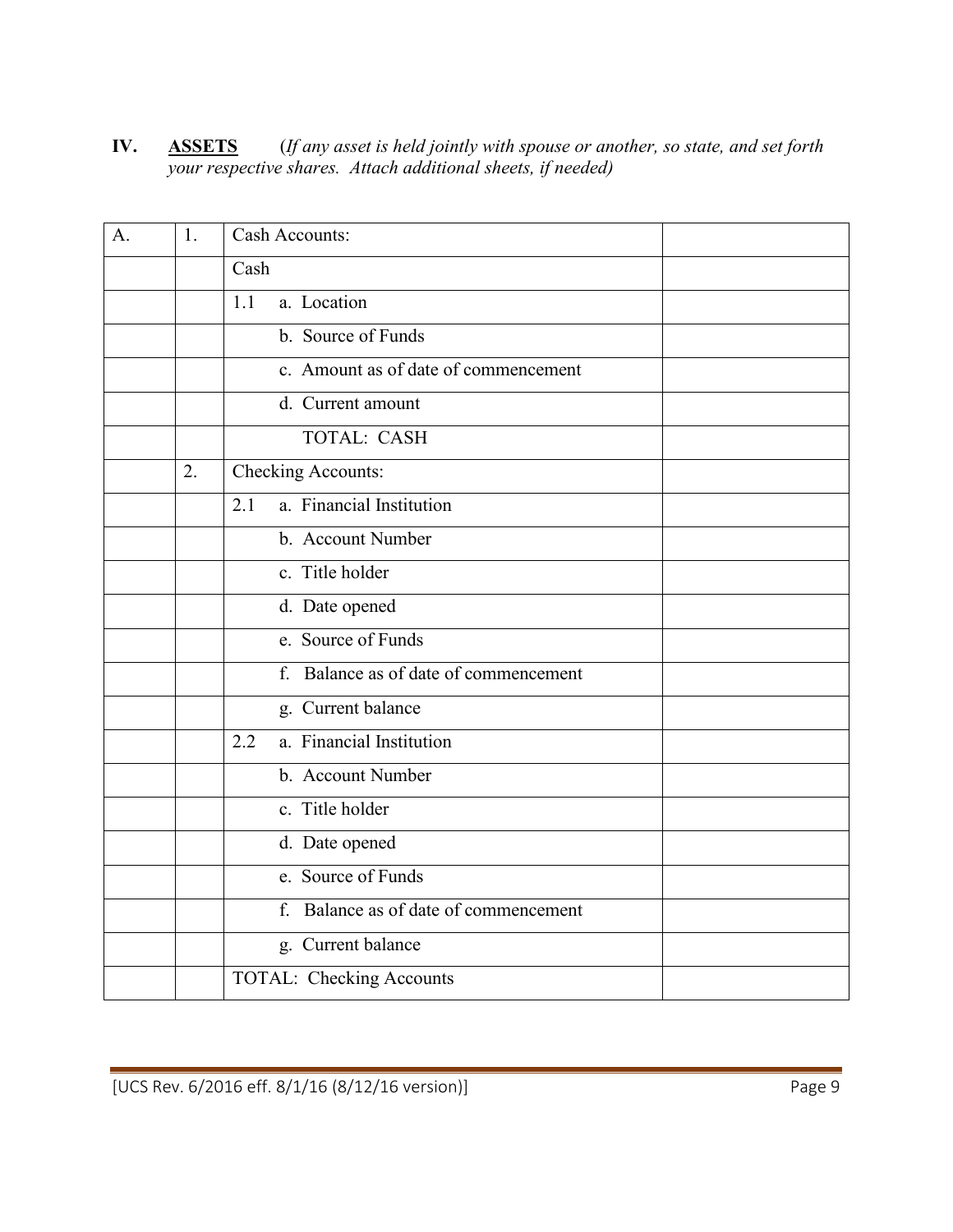|           | 3. | Savings Account (including individual, joint, totten                                                                     |              |
|-----------|----|--------------------------------------------------------------------------------------------------------------------------|--------------|
|           |    | trust, certificates of deposit, treasury notes)<br>a. Financial Institution<br>3.1                                       |              |
|           |    | b. Account Number                                                                                                        |              |
|           |    | c. Title holder                                                                                                          |              |
|           |    | d. Type of account                                                                                                       |              |
|           |    | e. Date opened                                                                                                           |              |
|           |    | Source of Funds<br>f.                                                                                                    |              |
|           |    | g. Balance as of date of commencement                                                                                    |              |
|           |    | h. Current balance                                                                                                       |              |
|           |    | a. Financial Institution<br>3.2                                                                                          |              |
|           |    | b. Account Number                                                                                                        |              |
|           |    | c. Title holder                                                                                                          |              |
|           |    | d. Type of account                                                                                                       |              |
|           |    | e. Date opened                                                                                                           |              |
|           |    | Source of Funds<br>f.                                                                                                    |              |
|           |    | g. Balance as of date of commencement                                                                                    |              |
|           |    | h. Current balance                                                                                                       |              |
|           |    | <b>TOTAL: Savings Accounts</b>                                                                                           |              |
|           |    | <b>TOTAL: Accounts</b>                                                                                                   | $\mathbb{S}$ |
| <b>B.</b> | 4. | Real Estate (Including real property, leaseholds, life<br>estates, etc. at market value - do not deduct any<br>mortgage) |              |
|           |    | 4.1<br>a. Description                                                                                                    |              |
|           |    | b. Title owner                                                                                                           |              |
|           |    | c. Date of acquisition                                                                                                   |              |
|           |    | d. Original price                                                                                                        |              |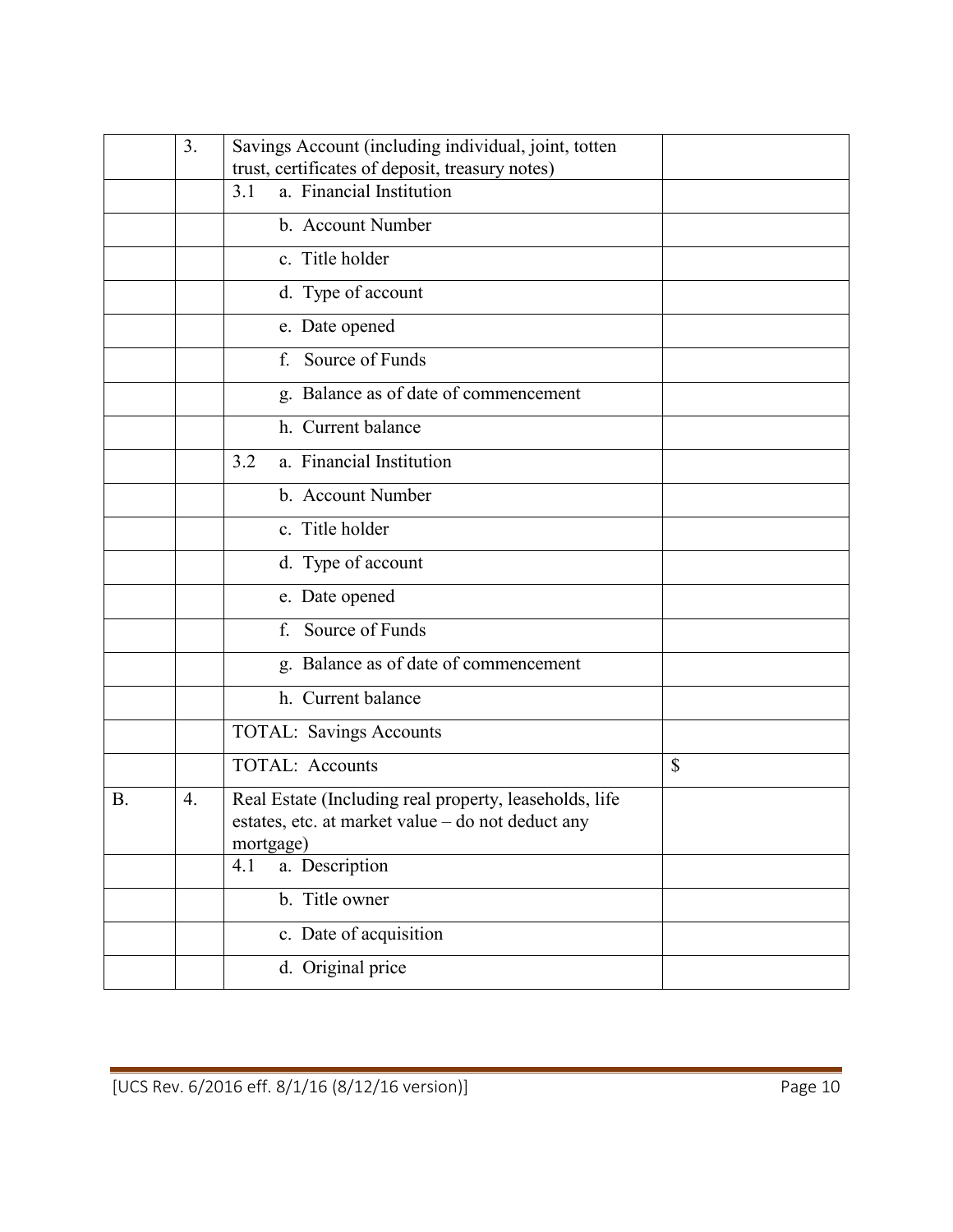|    |    | e. Source of funds to acquire                                                                                             |
|----|----|---------------------------------------------------------------------------------------------------------------------------|
|    |    | Amount of mortgage or lien unpaid<br>f.                                                                                   |
|    |    | Estimate current fair market value<br>g.                                                                                  |
|    |    | 4.2<br>a. Description                                                                                                     |
|    |    | b. Title owner                                                                                                            |
|    |    | c. Date of acquisition                                                                                                    |
|    |    | d. Original price                                                                                                         |
|    |    | Source of funds to acquire<br>e.                                                                                          |
|    |    | Amount of mortgage or lien unpaid<br>f.                                                                                   |
|    |    | Estimate current fair market value<br>g.                                                                                  |
|    |    | <b>TOTAL: Real Estate</b>                                                                                                 |
| C. | 5. | Retirement Accounts (e.g. IRAs, 401(k)s, 403(b)s,<br>pension, profit sharing plans, deferred compensation<br>plans, etc.) |
|    |    | 5.1<br>a. Description                                                                                                     |
|    |    | b. Location of assets                                                                                                     |
|    |    | c. Title owner                                                                                                            |
|    |    | d. Date of acquisition                                                                                                    |
|    |    | e. Source of funds                                                                                                        |
|    |    | f. Amount of unpaid liens                                                                                                 |
|    |    | g. Value as of date of commencement                                                                                       |
|    |    | h. Current value                                                                                                          |
|    |    | a. Description<br>5.2                                                                                                     |
|    |    | b. Location of assets                                                                                                     |
|    |    | c. Title owner                                                                                                            |
|    |    | d. Date of acquisition                                                                                                    |
|    |    | e. Source of funds                                                                                                        |
|    |    |                                                                                                                           |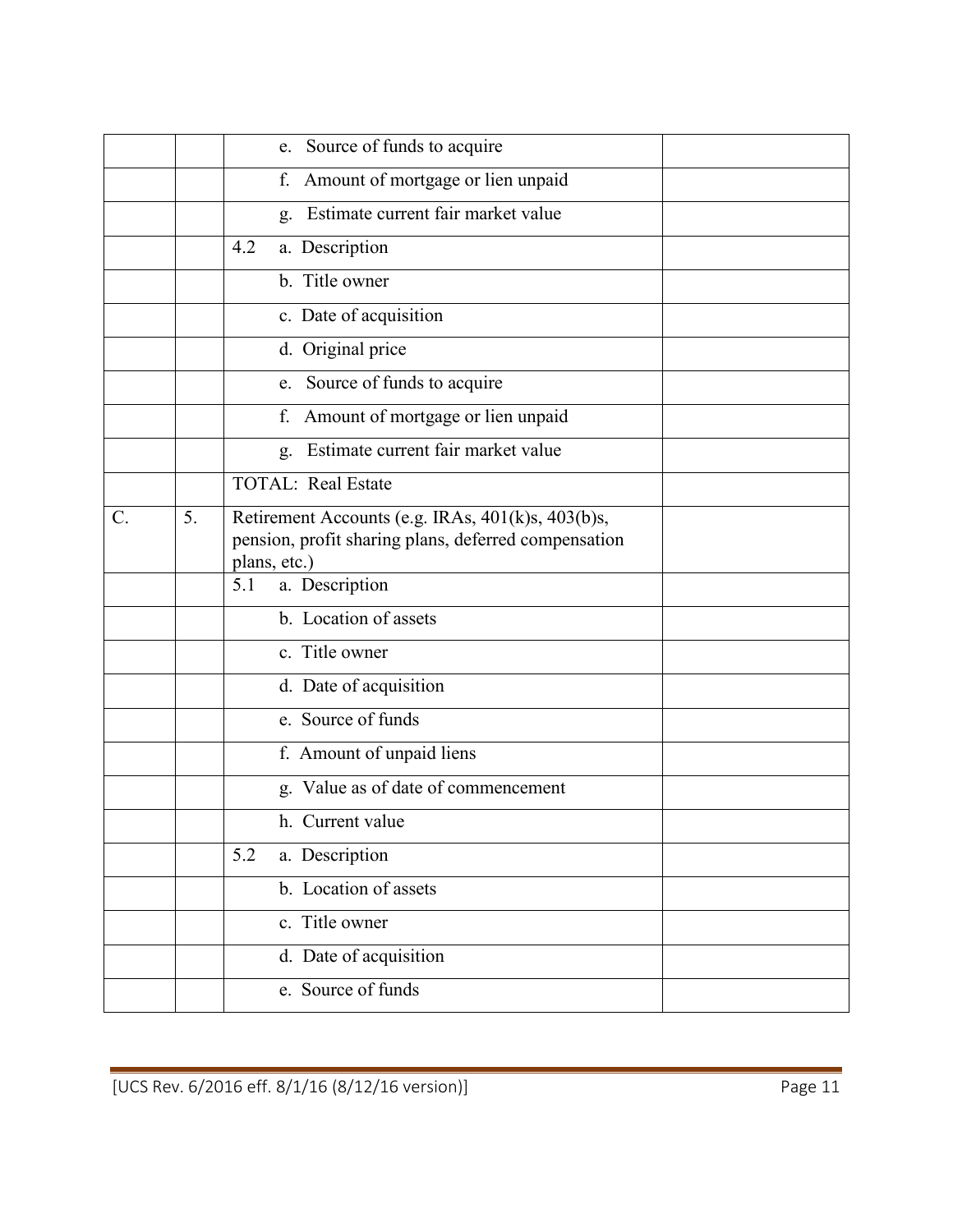|    |    | f. Amount of unpaid liens                                                                                                           |              |
|----|----|-------------------------------------------------------------------------------------------------------------------------------------|--------------|
|    |    | g. Value as of date of commencement                                                                                                 |              |
|    |    | h. Current value                                                                                                                    |              |
|    |    | <b>TOTAL: Retirement Accounts</b>                                                                                                   |              |
| D. | 6. | Vehicles (Auto, Boat, Truck, Plane, Camper,<br>Motorcycles, etc.)                                                                   |              |
|    |    | a. Description<br>6.1                                                                                                               |              |
|    |    | b. Title owner                                                                                                                      |              |
|    |    | c. Date of acquisition                                                                                                              |              |
|    |    | d. Original price                                                                                                                   |              |
|    |    | Source of funds to acquire<br>e.                                                                                                    |              |
|    |    | Amount of lien unpaid<br>f.                                                                                                         |              |
|    |    | Current fair market value<br>g.                                                                                                     |              |
|    |    | Value as of date of commencement<br>h.                                                                                              |              |
|    |    | 6.2<br>a. Description                                                                                                               |              |
|    |    | b. Title owner                                                                                                                      |              |
|    |    | c. Date of acquisition                                                                                                              |              |
|    |    | d. Original price                                                                                                                   |              |
|    |    | e. Source of funds to acquire                                                                                                       |              |
|    |    | Amount of lien unpaid<br>f.                                                                                                         |              |
|    |    | Current fair market value<br>g.                                                                                                     |              |
|    |    | h. Value as of date of commencement                                                                                                 |              |
|    |    | <b>TOTAL:</b> Value of Vehicles                                                                                                     | $\mathbb{S}$ |
| Ε. | 7. | Jewelry, art, antiques, household furnishings, precious<br>objects, gold and precious metals (only if valued at<br>more than \$500) |              |
|    |    | a. Description<br>7.1                                                                                                               |              |
|    |    | b. Title owner                                                                                                                      |              |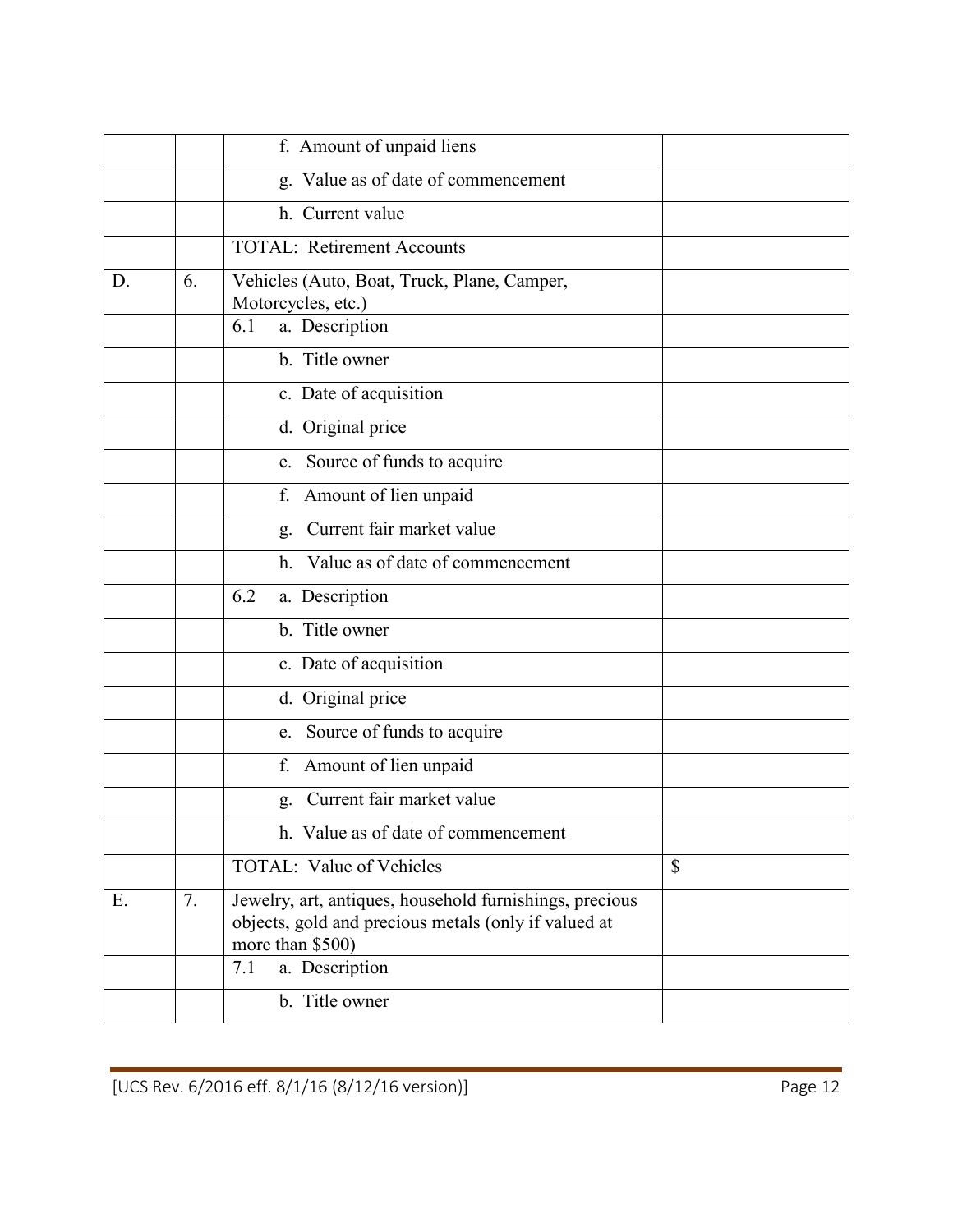|    |    | c. Location                                                                                                     |    |
|----|----|-----------------------------------------------------------------------------------------------------------------|----|
|    |    | d. Original price or value                                                                                      |    |
|    |    | e. Source of funds to acquire                                                                                   |    |
|    |    | f. Amount of lien unpaid                                                                                        |    |
|    |    | g. Value as of date of commencement                                                                             |    |
|    |    | h. Estimate Current Value                                                                                       |    |
|    |    |                                                                                                                 |    |
|    |    | 7.2<br>a. Description                                                                                           |    |
|    |    | b. Title Owner                                                                                                  |    |
|    |    | c. Location                                                                                                     |    |
|    |    | d. Original price or value                                                                                      |    |
|    |    | e. Source of funds to acquire                                                                                   |    |
|    |    | f. Amount of lien unpaid                                                                                        |    |
|    |    | g. Value as of date of commencement                                                                             |    |
|    |    | h. Estimate Current Value                                                                                       |    |
|    |    |                                                                                                                 |    |
|    |    | TOTAL Value of Jewelry, Art, Antiques, etc.                                                                     | \$ |
|    |    | IF YOU HAVE NO OTHER ASSETS OR<br><b>BUSINESS INTERESTS, GO TO THE</b><br><b>LIABILITIES SECTION ON PAGE 17</b> |    |
| F. | 8. | Interest in any Business                                                                                        |    |
|    |    | a. Name and Address of Business<br>8.1                                                                          |    |
|    |    | b. Type of Business (corporate, partnership, sole<br>proprietorship or other)                                   |    |
|    |    | c. Your percentage of interest                                                                                  |    |
|    |    | Date of acquisition<br>d.                                                                                       |    |
|    |    | Original price or value<br>e.                                                                                   |    |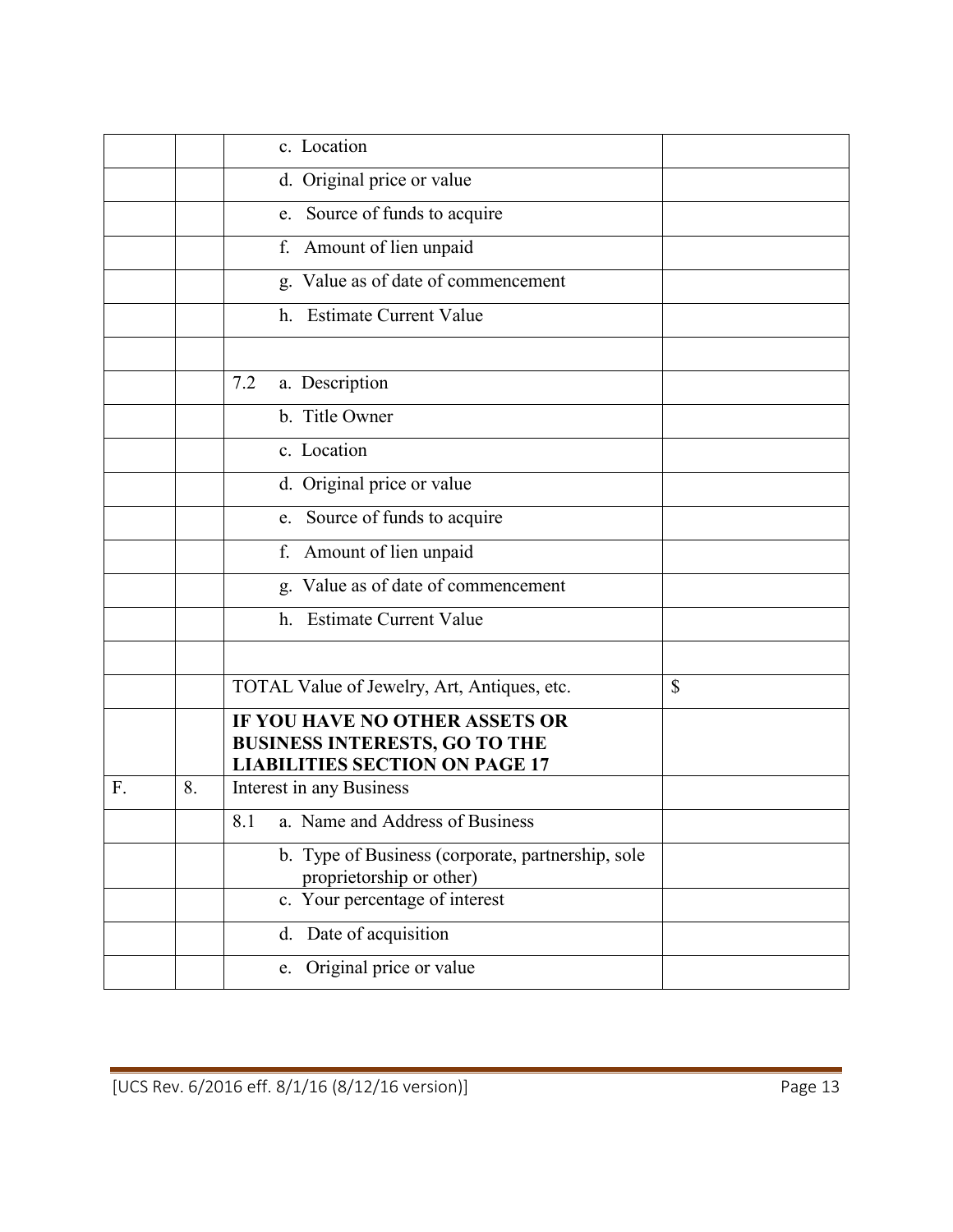|    |    | Source of funds to acquire<br>f.                          |
|----|----|-----------------------------------------------------------|
|    |    | Net worth of business and date of such<br>g.<br>valuation |
|    |    | Other relevant information<br>$h_{\cdot}$                 |
|    |    | <b>TOTAL:</b> Value of Business Interests                 |
| G. | 9. | Cash Surrender Value of Life Insurance                    |
|    |    | a. Insurer's name and address<br>9.1                      |
|    |    | b. Name of insured                                        |
|    |    | c. Policy number                                          |
|    |    | d. Face amount of policy                                  |
|    |    | e. Policy owner                                           |
|    |    | f. Date of acquisition                                    |
|    |    | g. Source of funds                                        |
|    |    | h. Cash surrender value as of date of<br>commencement     |
|    |    | i. Current cash surrender value                           |
|    |    | a. Insurer's name and address<br>9.2                      |
|    |    | b. Name of insured                                        |
|    |    | c. Policy number                                          |
|    |    | d. Face amount of policy                                  |
|    |    | e. Policy owner                                           |
|    |    | f. Date of acquisition                                    |
|    |    | g. Source of funds                                        |
|    |    | h. Cash surrender value as of date of<br>commencement     |
|    |    | i. Current cash surrender value                           |
|    |    | Total: Cash Surrender Value of Life Insurance             |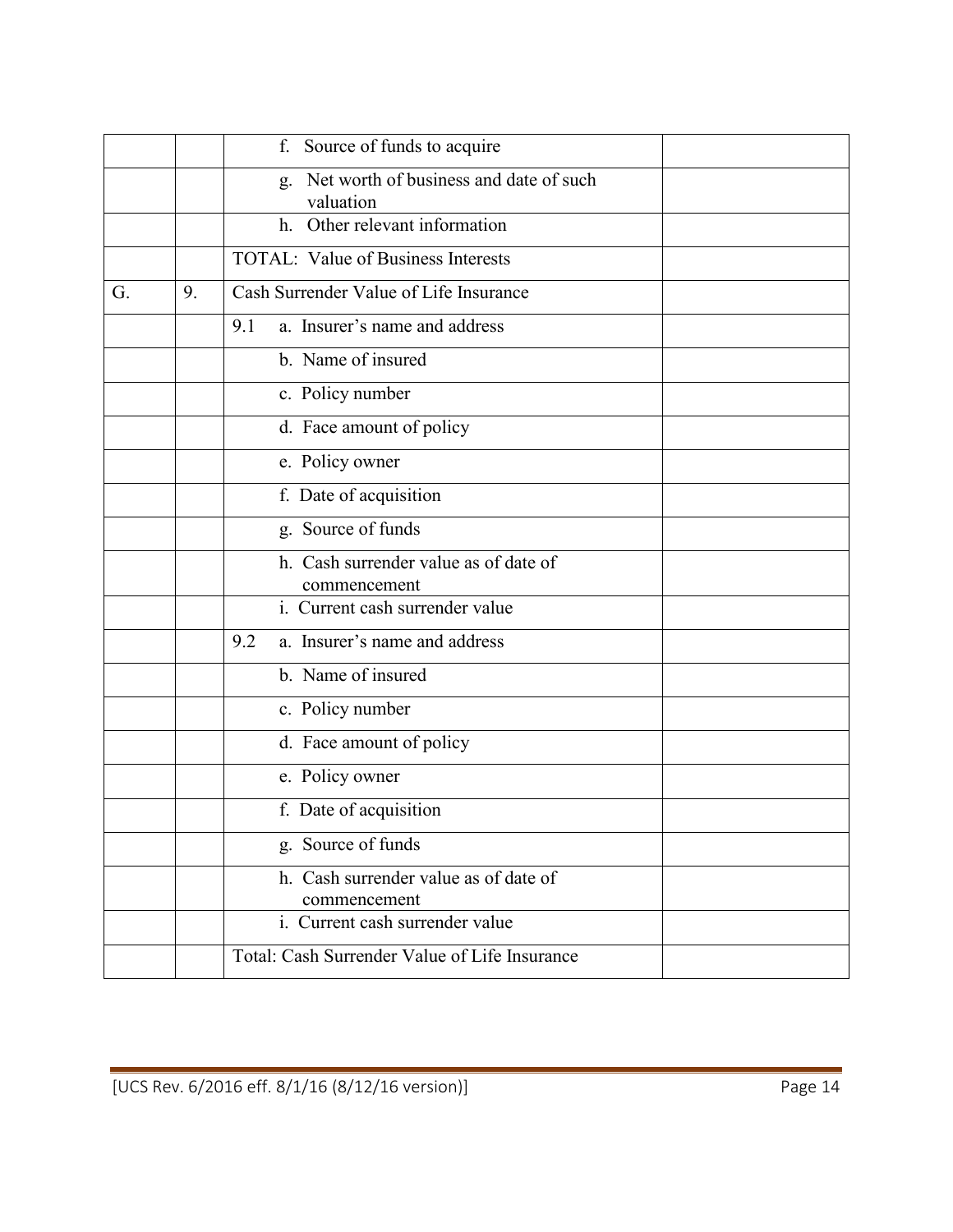| H. | 10. | <b>Investment Accounts/Securities/Stock</b>                  |    |
|----|-----|--------------------------------------------------------------|----|
|    |     | Options/Commodities/Broker Margin Accounts                   |    |
|    |     | 10.1<br>a. Description                                       |    |
|    |     | b. Title holder                                              |    |
|    |     | c. Location                                                  |    |
|    |     | d. Date of acquisition                                       |    |
|    |     | e. Source of funds                                           |    |
|    |     | f. Value as of date of commencement                          |    |
|    |     | g. Current value                                             |    |
|    |     | 10.2<br>a. Description                                       |    |
|    |     | b. Title holder                                              |    |
|    |     | c. Location                                                  |    |
|    |     | d. Date of acquisition                                       |    |
|    |     | e. Source of funds                                           |    |
|    |     | f. Value as of date of commencement                          |    |
|    |     | g. Current Value                                             |    |
|    |     | TOTAL: Investment Accounts/Securities/Stock                  |    |
|    |     | Options/Commodities/Broker Margin Accounts                   |    |
|    |     | <b>TOTAL: Value of Securities</b>                            | \$ |
| I. | 11. | Loans to Others and Accounts Receivable                      |    |
|    |     | 11.1<br>a. Debtor's Name and Address                         |    |
|    |     | b. Original amount of loan or debt                           |    |
|    |     | c. Source of funds from which loan made or<br>origin of debt |    |
|    |     | d. Date payment(s) due                                       |    |
|    |     | e. Amount due as of date of commencement                     |    |
|    |     | f. Current amount due                                        |    |
|    |     | TOTAL: Loans to Others and Accounts Receivable               |    |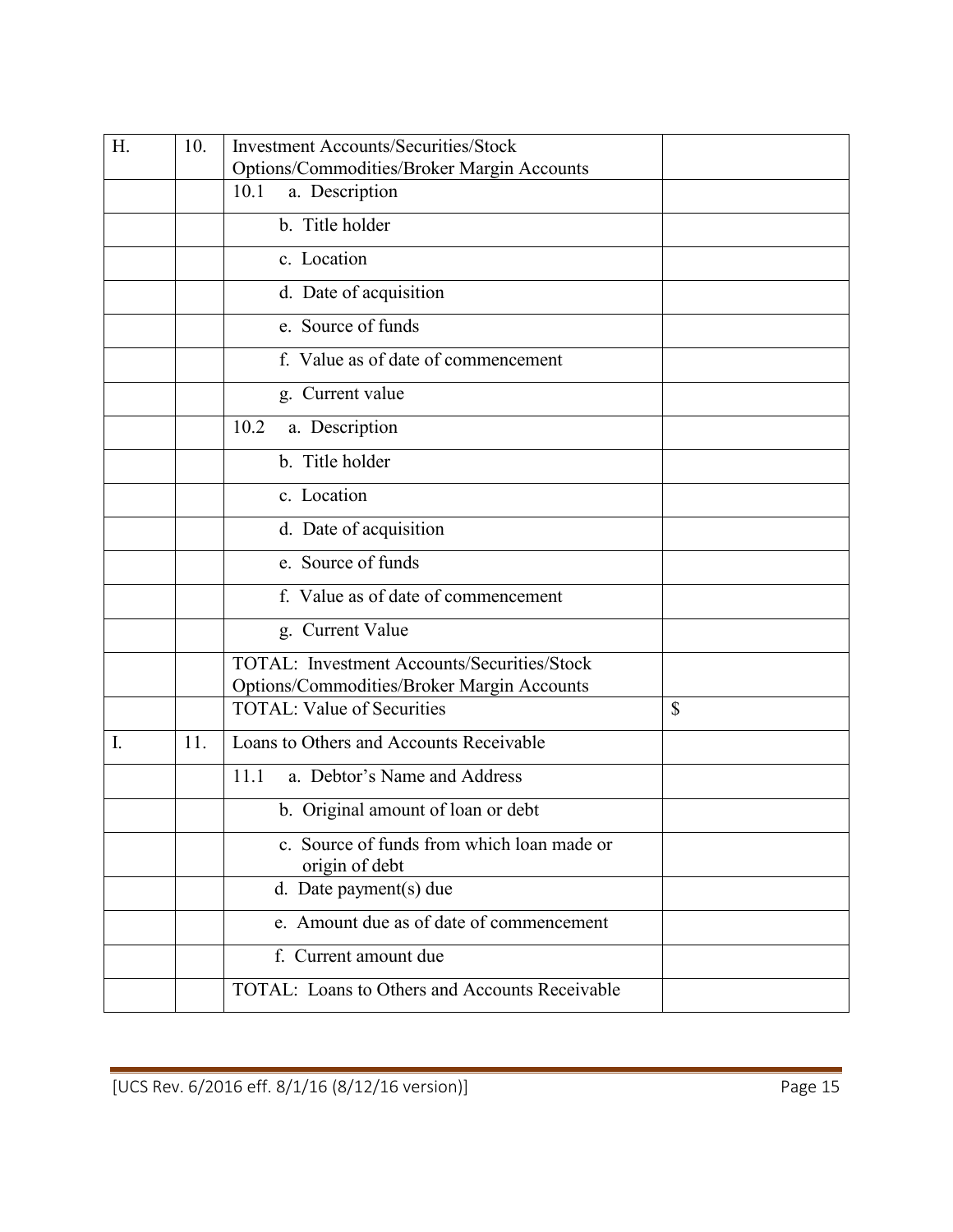| J. | 12. | Contingent Interests (stock options, interests subject to                                                                                                                      |              |
|----|-----|--------------------------------------------------------------------------------------------------------------------------------------------------------------------------------|--------------|
|    |     | life estates, prospective inheritances)<br>a. Description<br>12.1                                                                                                              |              |
|    |     |                                                                                                                                                                                |              |
|    |     | b. Location                                                                                                                                                                    |              |
|    |     | c. Date of vesting                                                                                                                                                             |              |
|    |     | d. Title owner                                                                                                                                                                 |              |
|    |     | e. Date of acquisition                                                                                                                                                         |              |
|    |     | Original price or value<br>f.                                                                                                                                                  |              |
|    |     | Source of acquisition to acquire<br>g.                                                                                                                                         |              |
|    |     | Method of valuation<br>h <sub>1</sub>                                                                                                                                          |              |
|    |     | $\mathbf{i}$ .<br>Value as of date of commencement                                                                                                                             |              |
|    |     | Current value<br>$\mathbf{J}$ .                                                                                                                                                | \$           |
|    |     | TOTAL: Contingent Interests                                                                                                                                                    | \$           |
| Κ. | 13. | Other Assets (e.g., tax shelter investments, collections,<br>judgments, causes of action, patents, trademarks,<br>copyrights, and any other asset not hereinabove<br>itemized) |              |
|    |     | 13.1<br>a. Description                                                                                                                                                         |              |
|    |     | b. Title owner                                                                                                                                                                 |              |
|    |     | c. Location                                                                                                                                                                    |              |
|    |     | d. Original Price or value                                                                                                                                                     |              |
|    |     | e. Source of funds to acquire                                                                                                                                                  |              |
|    |     | f. Amount of lien unpaid                                                                                                                                                       |              |
|    |     | Value as of date of commencement<br>g.                                                                                                                                         |              |
|    |     | Current value<br>h.                                                                                                                                                            |              |
|    |     | <b>TOTAL: Other Assets</b>                                                                                                                                                     | $\mathbb{S}$ |
|    |     | <b>TOTAL ASSETS:</b>                                                                                                                                                           | \$           |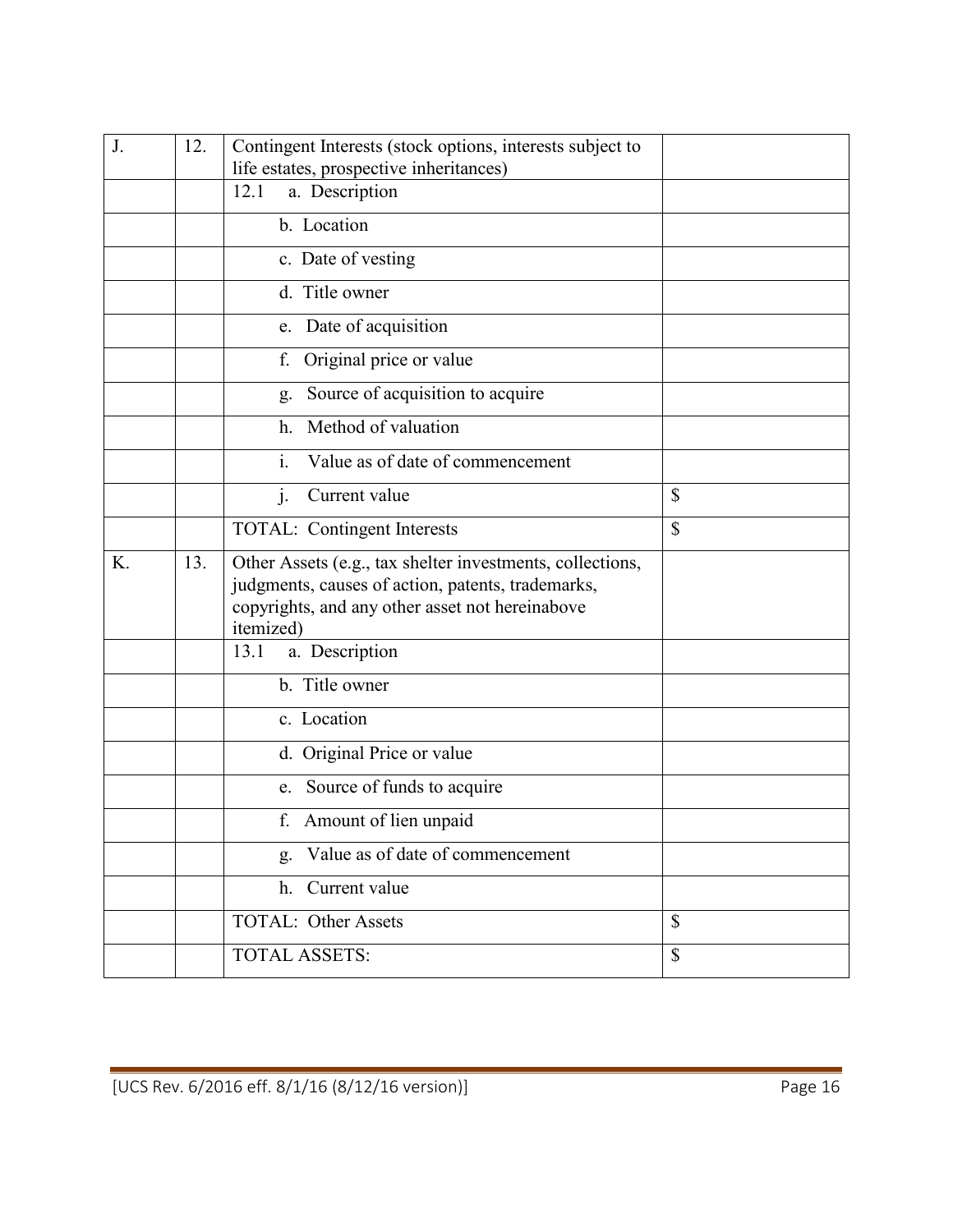| V.        |                | <b>LIABILITIES</b>                              |    |
|-----------|----------------|-------------------------------------------------|----|
| A.        | 1.             | <b>Accounts Payable</b>                         |    |
|           |                | a. Name and address of creditor<br>1.1          |    |
|           |                | b. Debtor                                       |    |
|           |                | c. Amount of original debt                      |    |
|           |                | d. Date of incurring debt                       |    |
|           |                | e. Purpose                                      |    |
|           |                | Monthly or other periodic payment<br>f.         |    |
|           |                | Amount of debt as of date of commencement<br>g. |    |
|           |                | Amount of current debt<br>h.                    |    |
|           |                | a. Name and address of creditor<br>1.2          |    |
|           |                | b. Debtor                                       |    |
|           |                | c. Amount of original debt                      |    |
|           |                | d. Date of incurring debt                       |    |
|           |                | e. Purpose                                      |    |
|           |                | Monthly or other periodic payment<br>f.         |    |
|           |                | Amount of debt as of date of commencement<br>g. |    |
|           |                | Amount of current debt<br>h <sub>1</sub>        |    |
|           |                | <b>TOTAL: Accounts Payable</b>                  | \$ |
| <b>B.</b> |                | Credit Card Debt                                |    |
|           | $\overline{2}$ | 2.1<br>a. Debtor                                |    |
|           |                | b. Amount of original debt                      |    |
|           |                | c. Date of incurring debt                       |    |
|           |                | d. Purpose                                      |    |
|           |                | Monthly or other periodic payment<br>e.         |    |
|           |                | Amount of debt as of date of commencement<br>f. |    |
|           |                | g. Amount of current debt                       |    |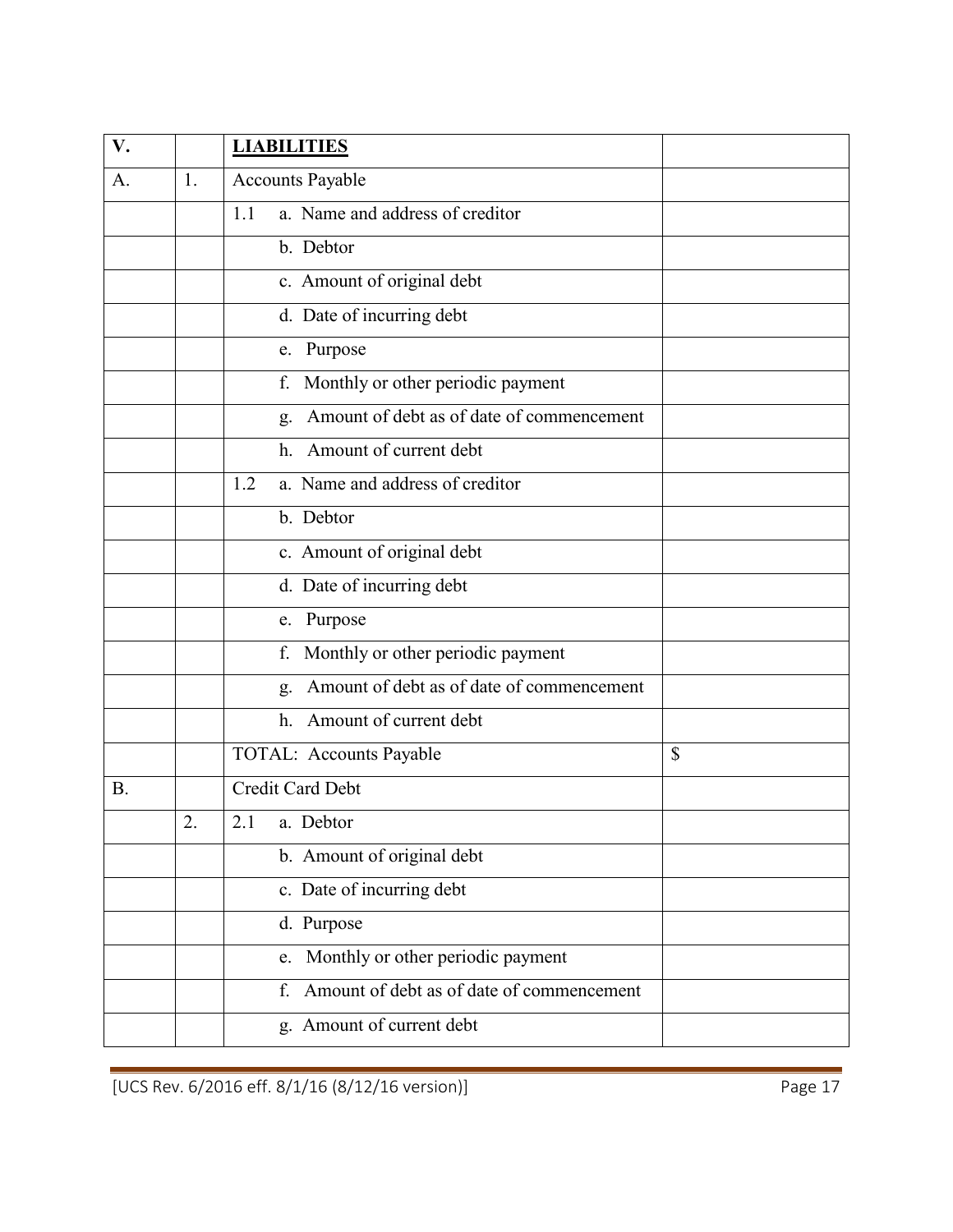|       |    | 2.2<br>a. Debtor                                |    |
|-------|----|-------------------------------------------------|----|
|       |    | b. Amount of original debt                      |    |
|       |    | c. Date of incurring debt                       |    |
|       |    | d. Purpose                                      |    |
|       |    | e. Monthly or other periodic payment            |    |
|       |    | Amount of debt as of date of commencement<br>f. | \$ |
|       |    | g. Amount of current debt                       | \$ |
|       |    | <b>TOTAL: Credit Card Debt</b>                  | \$ |
| $C$ . | 3. | Mortgages Payable on Real Estate                |    |
|       |    | a. Name and address of mortgagee<br>3.1         |    |
|       |    | b. Address of property mortgaged                |    |
|       |    | Mortgagor(s)<br>$c_{\cdot}$                     |    |
|       |    | Original debt<br>d.                             |    |
|       |    | Date of incurring debt<br>e.                    |    |
|       |    | Monthly or other periodic payment<br>f.         |    |
|       |    | Maturity date<br>g.                             |    |
|       |    | Amount of debt as of date of commencement<br>h. |    |
|       |    | $\mathbf{i}$ .<br>Amount of current debt        |    |
|       |    | 3.2<br>a. Name and address of mortgagee         |    |
|       |    | b. Address of property mortgaged                |    |
|       |    | c. Mortgagor(s)                                 |    |
|       |    | Original debt<br>d.                             |    |
|       |    | Date of incurring debt<br>e.                    |    |
|       |    | Monthly or other periodic payment<br>f.         |    |
|       |    | Maturity date<br>g.                             |    |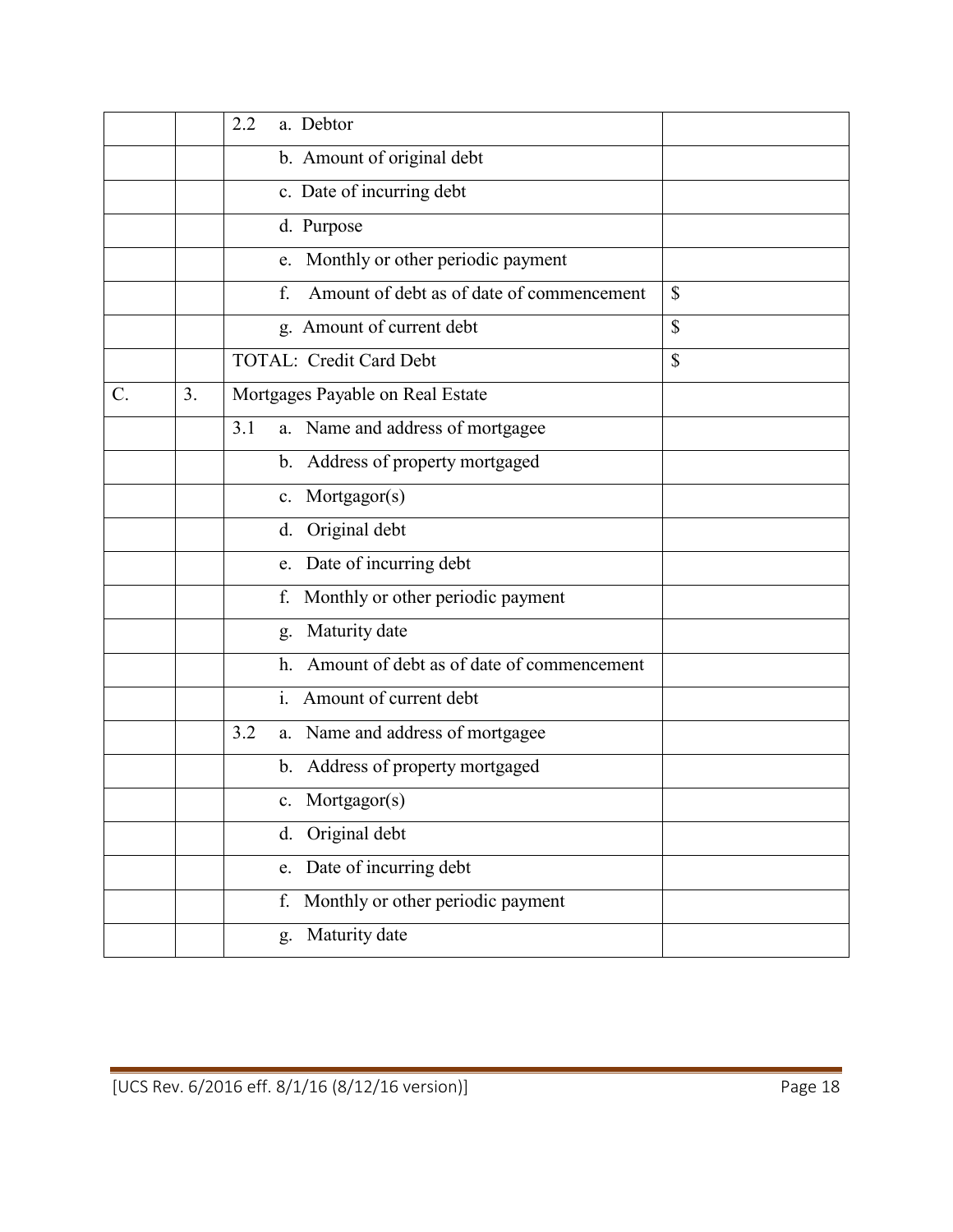|    |    | Amount of debt as of date of commencement<br>h. |              |
|----|----|-------------------------------------------------|--------------|
|    |    | i. Amount of current debt                       |              |
|    |    | TOTAL: Mortgages Payable                        |              |
| D. | 4. | Home Equity and Other Lines of Credit           |              |
|    |    | a. Name and address of mortgagee<br>4.1         |              |
|    |    | b. Address of property mortgaged                |              |
|    |    | c. Mortgagor(s)                                 |              |
|    |    | d. Original debt                                |              |
|    |    | e. Date of incurring debt                       |              |
|    |    | f. Monthly or other periodic payment            |              |
|    |    | g. Maturity date                                |              |
|    |    | Amount of debt at date of commencement<br>h.    |              |
|    |    | i. Amount of current debt                       |              |
|    |    | TOTAL: Home Equity and Other Lines of Credit    | $\mathbb{S}$ |
| Ε. | 5. | Notes Payable                                   |              |
|    |    | a. Name and address of noteholder<br>5.1        |              |
|    |    | b. Debtor                                       |              |
|    |    | c. Amount of original debt                      |              |
|    |    | d. Date of incurring debt                       |              |
|    |    | e. Purpose                                      |              |
|    |    | Monthly or other periodic payment<br>f.         |              |
|    |    | Amount of debt as of date of commencement<br>g. |              |
|    |    | Amount of current debt<br>h.                    |              |
|    |    | TOTAL: Notes Payable                            | $\mathbb{S}$ |
| F. | 6. | <b>Brokers Margin Accounts</b>                  |              |
|    |    | a. Name and address of broker<br>6.1            |              |
|    |    | b. Amount of original debt                      |              |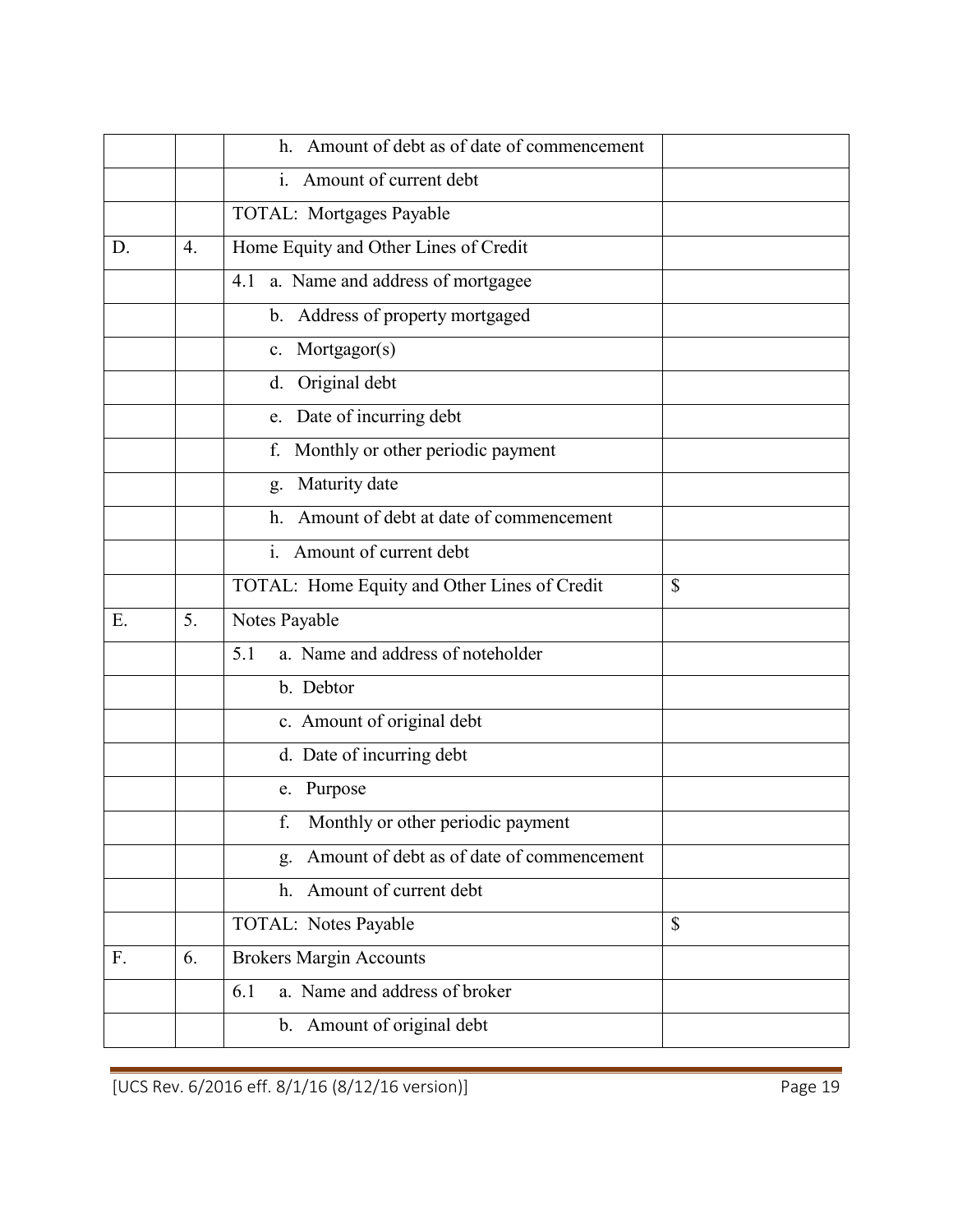|    |    | c. Date of incurring debt                                                |    |
|----|----|--------------------------------------------------------------------------|----|
|    |    | Purpose<br>d.                                                            |    |
|    |    | e. Monthly or other periodic payment                                     |    |
|    |    | Amount of debt as of date of commencement<br>f.                          |    |
|    |    | Amount of current debt<br>g.                                             |    |
|    |    | TOTAL: Broker's Margin Accounts                                          |    |
| G. | 7. | Taxes Payable                                                            |    |
|    |    | a. Description of Tax<br>7.1                                             |    |
|    |    | b. Amount of Tax                                                         |    |
|    |    | c. Date Due                                                              |    |
|    |    | TOTAL: Taxes Payable                                                     | \$ |
| H. | 8. | Loans on Life Insurance Policies                                         |    |
|    |    | a. Name and address of insurer<br>8.1                                    |    |
|    |    | b. Amount of loan                                                        |    |
|    |    | c. Date incurred                                                         |    |
|    |    | d. Purpose                                                               |    |
|    |    | e. Name of Borrower                                                      |    |
|    |    | Monthly or other periodic payment<br>f.                                  |    |
|    |    | Amount of debt as of date of commencement<br>g.                          |    |
|    |    | Amount of current debt<br>h.                                             |    |
|    |    | TOTAL: Loans on Life Insurance                                           |    |
| I. | 9. | Installment accounts payable (security agreements,<br>chattel mortgages) |    |
|    |    | a. Name and address of creditor<br>9.1                                   |    |
|    |    | b. Debtor                                                                |    |
|    |    | c. Amount of original debt                                               |    |
|    |    | Date of incurring debt<br>d.                                             |    |
|    |    | e. Purpose                                                               |    |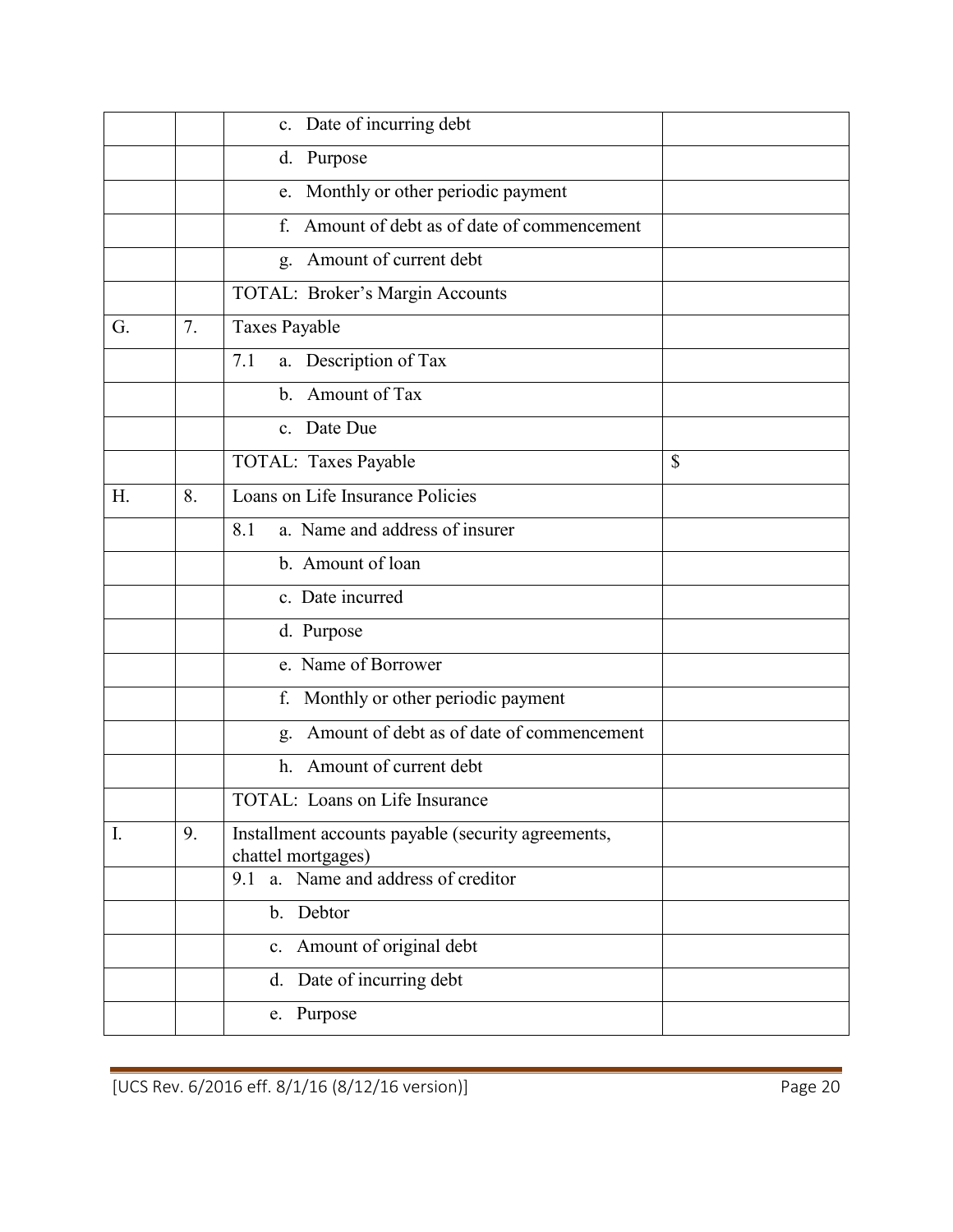|    |     | f. Monthly or other periodic payment            |    |
|----|-----|-------------------------------------------------|----|
|    |     | Amount of debt as of date of commencement<br>g. |    |
|    |     | h. Amount of current debt                       |    |
|    |     | <b>TOTAL:</b> Installment Accounts              | \$ |
| J. | 10. | Other Liabilities                               |    |
|    |     | a. Description<br>10.1                          |    |
|    |     | b. Name and address of creditor                 |    |
|    |     | c. Debtor                                       |    |
|    |     | Original amount of debt<br>d.                   |    |
|    |     | e. Date incurred                                |    |
|    |     | f.<br>Purpose                                   |    |
|    |     | Monthly or other periodic payment<br>g.         |    |
|    |     | Amount of debt as of date of commencement<br>h. |    |
|    |     | i. Amount of current debt                       |    |
|    |     | 10.2<br>a. Description                          |    |
|    |     | b. Name and address of creditor                 |    |
|    |     | Debtor<br>$\mathbf{c}$ .                        |    |
|    |     | Original amount of debt<br>d.                   |    |
|    |     | Date incurred<br>e.                             |    |
|    |     | f.<br>Purpose                                   |    |
|    |     | g. Monthly or other periodic payment            |    |
|    |     | h. Amount of debt as of date of commencement    |    |
|    |     | i. Amount of current debt                       |    |
|    |     | <b>TOTAL: Other Liabilities</b>                 | \$ |
|    |     | <b>TOTAL LIABILITIES</b>                        | \$ |